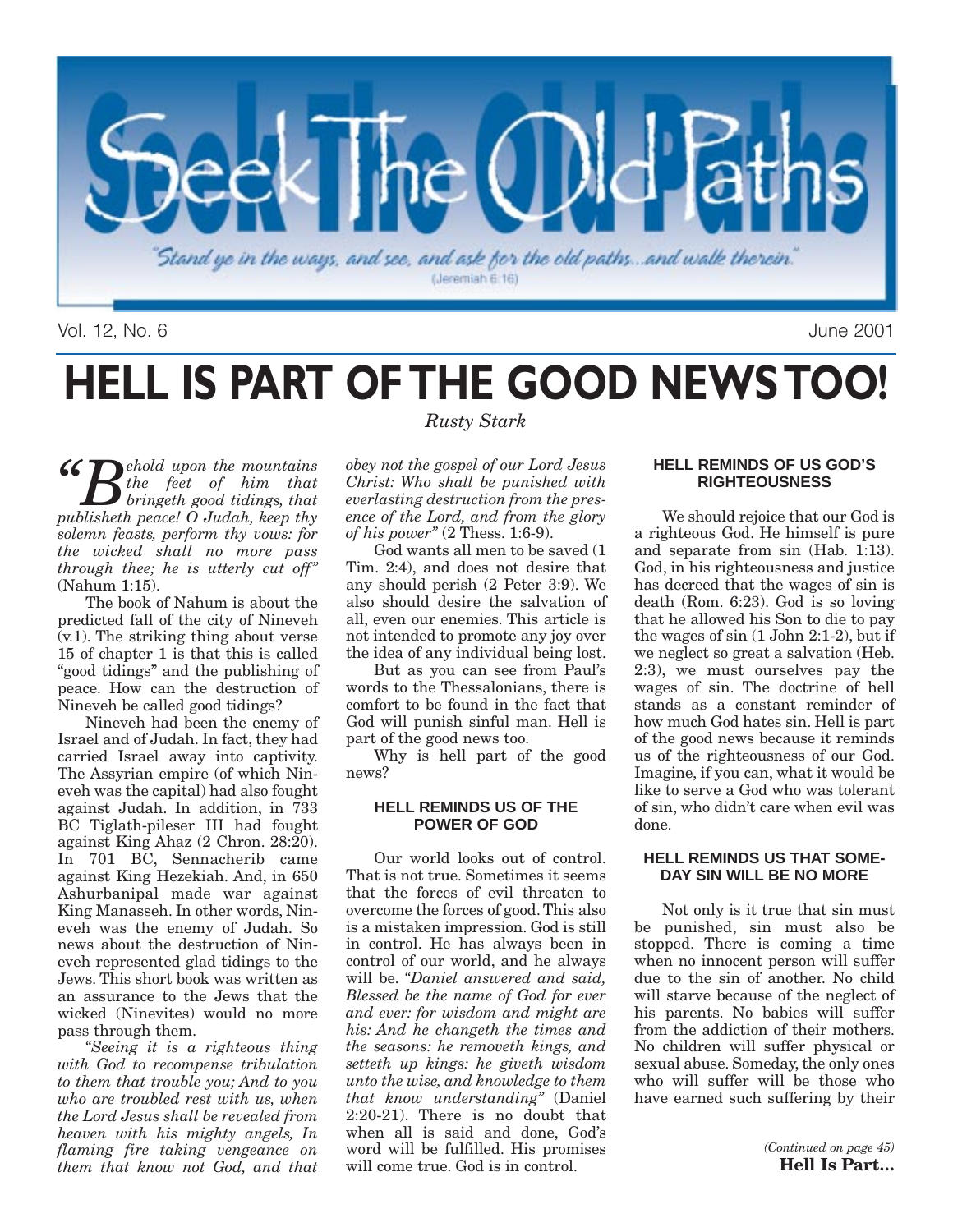

**Readers of** *Seek The Old Paths*<br>
well that many congregations<br>
of the Lord's church today are in the (and thousands more) know of the Lord's church today are in the midst of significant change. Multitudes of brethren are drifting from the "old paths" by turning their hearts away from the Lord. Their attitude toward the Lord, his church, his work and his worship has changed and continues to change. Such individuals love what is new and different. They find distaseful the true and tried. Their cry is that the Lord's church must change to keep pace with the new millennium and appear attractive to the masses. When an appeal is made to stay with the "old paths," they respond as did those of Jeremiah's day, *"we will not walk therein"* (Jer. 6:16).

We regularly hear from brethren who say they knew something strange was going on where they worship but did not know exactly what. Slowly, but surely, they are learning they are not alone. They are encouraged to know other faithful brethren are fighting the same battles where they worship. They love the Truth and want nothing but the Truth. This is our plea.

Any change from the Truth is a change toward Error. Why brethren cannot see this is beyond my understanding. Why many do not stand up and do something about it is incomprehensible. However, the Lord will settle these matters in the judgment.

In the March 18, 1943, *Gospel Advocate,* H. Leo Boles began a series of articles regarding evil trends in the church of that era. It's uncanny how some of the dangers or trends he saw then are the same things plaguing the church today. Many have not learned from the mistakes of the past.

Below, are some excerpts from that series.

**••••**

It has been truly said: "Eternal

vigilance is the price of liberty." This is not only true in the political realm, but it is equally true in spiritual affairs. We have one book, the New Testament, to guide us; we have one pattern of the church in the New Testament. We have to be ever on the watch lest we forget the pattern and depart from the guidance of the New Testament. *"Therefore we ought to give the more earnest heed to the things that were heard, lest haply we drift away from them"* (Heb. 2:1). We live in the world and are likely to follow the ways of the world; we are prone to drift away from the teachings of the New Testament. The slightest departure may finally result in a wide separation from the New Testament. We ought to be thankful for faithful men and women who call us back to the New Testament.

### **CAUSES OF DEPARTURE**

There are many trends which are evil. Many churches have not recognized the evil in such trends. They gradually are departing from the standard and turning from the "old paths." Some are practicing these evils through ignorance. They do not know the New Testament pattern, and cannot be expected to adhere closely to it. They make the changes because they like them, and not purposely to depart from New Testament teachings. *Ignorance* is one source of the evil trends in the church today. *Popularity* is another cause of departure. Some lack respect and reverence for God's ways. They know them, but they do not respect them. The pull and tug toward popularity cause them to turn away from the simple pattern revealed in the New Testament. Others have a desire to be like the denominations around them. They do not know the difference between the divine standards and human standards. They think that the church of

our Lord is another denomination, and they want it to be in fashion. Whatever new fads they may observe in the denominations, they want it to be brought into the church of our Lord. There are some preachers who need conversion. They do not know "what it is all about." They lead the church into certain evils because they think they are making progress in doing so. They have not learned the difference between progress and departure.

Attention cannot be called too often to the proneness of man to depart from God's word. In fact, those who love the Lord will appreciate the fact that their attention has been called to this weakness of man, while those who are determined to have their own way will fret under the pressure of the truth. Every church in its business meeting ought to stop and reflect seriously on what is being done in the name of the Lord. At every business meeting someone ought to raise the question whether the New Testament pattern is being followed in every item of work and worship. Churches meet in business session monthly or oftener, for years, and never inquire into the affairs of the church as to whether anything is being done that is not pleasing to the Lord. Man is prone to substitute his own wisdom for the truth of God; and when a departure has been made, it is more difficult to correct that than it would have been to have checked it before the departure was made. God frequently warned Israel against departing from him and forgetting his way (Deut. 6:12; 8:11,14,19). God's people today need this warning.

### **SOME POPULAR TRENDS**

*One evil trend is that of having the women lead in the public prayer.* Some preachers are even encouraging such practices. The good women ought to refuse to be put in such attitude in the church. This tendency leads to public addresses by women in the church; in fact, it destroys all of the restraints that God has placed around the women. Such trends cannot lead to a more consecrated life in the service of God; they cannot improve a church. No church will be filled with the spirit of Christ and fill its missions as the Lord intended by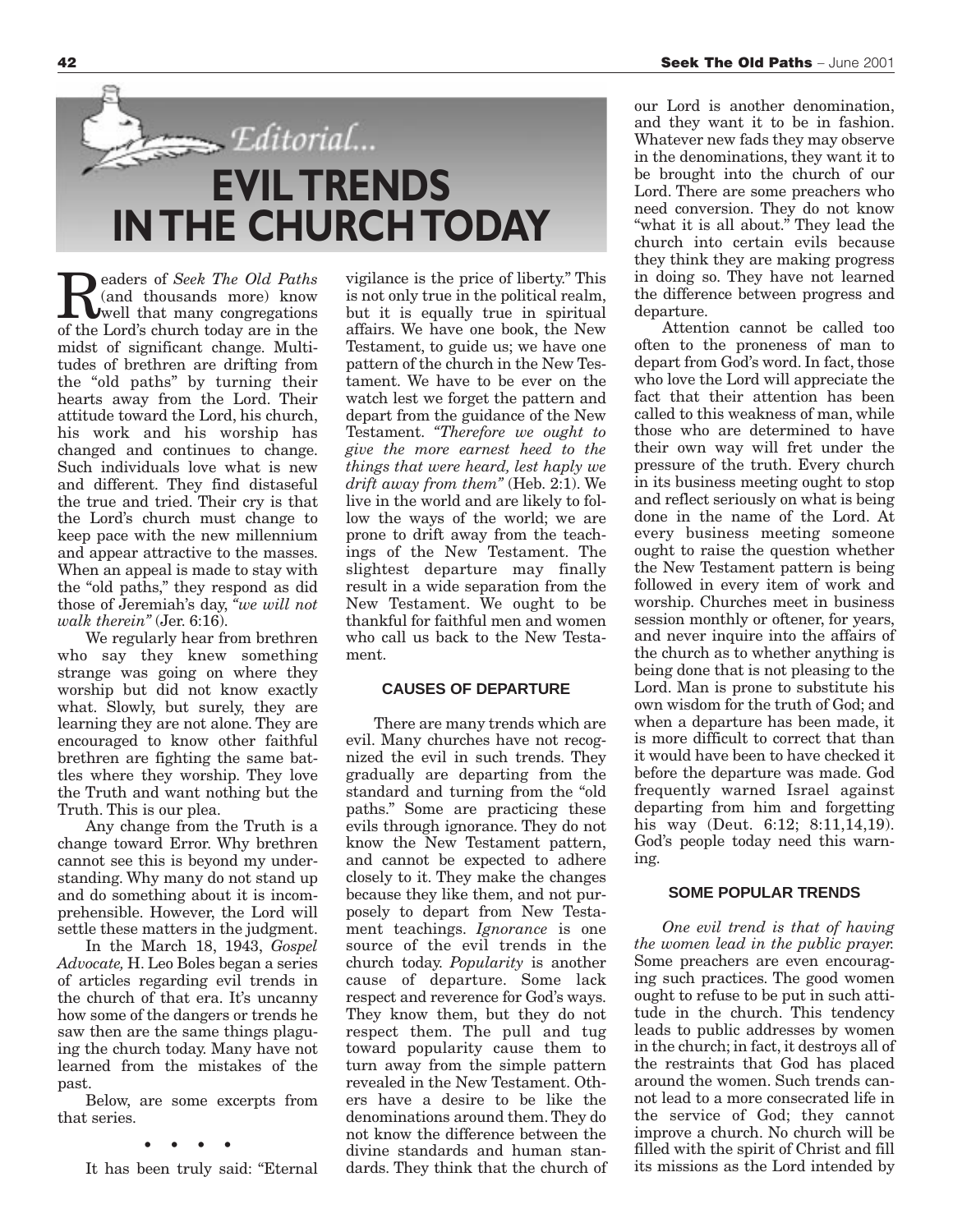practicing these things. As brother Tant used to say by way of warning: "Brethren, we are drifting."

*Young People's Meetings.* It is quite popular now for the young people to have their organization in the church. They look about and see that the denominations have their "Epworth League" and "Christian Endeavor" and "B.Y.P.U."; hence, the young people in the churches of Christ want to be organized like these denominational agencies. In some places the organization of the young people has gotten away from the control of the eldership and has planned its program independent of any church authority. Some of them have even planned "revival services of the young people," and have arranged with their preacher independent of the church to hold the revival. Some churches are calling for preachers who are successful in handling the young people's meetings. No objection is here raised to helping the young people grow and become strong in the Lord and the strength of his might; no objection is raised to teaching the young people in the church the word of the Lord. However, it is pointed out here that the modern trends of these meetings of the young people are dangerous trends away from the New Testament pattern. Let us examine closely these meetings and make them conform to the divine pattern.

*Worldliness.* There is a trend to lean to the world. The church has been called out of the world, and should keep itself unspotted from the world. In some places there are worldly church leaders. They have usurped the authority over the church through political schemes and because of their prominence in worldly affairs. No church can be true to the Lord with a worldly leadership. The church is to keep itself unspotted from the world. Some preachers are worldly in their own lives, in their home life, and in their work in the church. A church is in great danger that has such leaders and preachers. All sorts of worldly amusements, recreation, and entertainment are brought into the activities of the church. The church becomes only a social club rather than a group of the Lord's people who are striving to keep themselves unspotted from the world.

## **MAY ONE "JUDGE" OTHER CHURCHES?**

### *Wayne Jackson*

I f a Christian teacher says that "false teaching" is occurring in a congregation of which he is not a member, would this be considered "judging?" Would it violate a church's "autonomy?"

There are actually two elements of this question that require consideration.

#### **JUDGING**

Somehow, many folks assume that *all* judging is wrong (yet they are not reticent to judge those whom they feel are judging). But all judging is not wrong. *Hypocritical* judging is wrong, i.e., condemning someone of the very thing that you are practicing (Matt. 7:1-5; Rom. 2:1ff). *Superficial* judging, i.e., judging on the basis of mere appearance, is evil as well (John 7:24a).

On the other hand, Jesus commanded us to judge *righteous* judgment (John 7:24b), which is a judgment (pronouncement) consistent with Scriptural teaching. Paul rebuked the Corinthian Christians because they were flaunting their differences before unbelieving authorities, rather than "judging" these matters within the confines of the congregational environment (1 Cor. 6:1ff).

And so, a certain type of judging is not only not wrong; it is *positively required.*

### **CHURCH AUTONOMY**

The second aspect of the question deals with what one may or may not criticize relative to the affairs of a neighboring congregation. If the subject under consideration has to do with an issue of mere expediency, it is not appropriate for the members of one church to be harshly negative toward the activities of another congregation. Expediencies are matters of personal judgment, and ought not to be targets for hostile barbs.

Having said that, the notion has some involved in the thinking of many that a congregation may practice virtually anything it pleases – no matter how much of a departure from the truth – and no one, who is not a member of the congregation, is at liberty to offer any censure. Such a view is far from the truth.

When Paul wrote First Corinthians to the church in Corinth, he was living in Ephesus (1 Cor. 16:8), where he labored for approximately three years (Acts 20:31). While in Ephesus, the apostle received reports of various happenings in Corinth. Accordingly, he wrote First Corinthians to address problems within that church. That congregation was divisive in spirit (1:11ff). The Corinthian saints retained a fornicating brother within their fellowship (5:1ff). Some were litigating their differences before heathen judges (6:1ff); others were abusing spiritual gifts (12-14). Some of them even denied the future resurrection of the body (15:12).

It apparently never occurred to Paul that he was "meddling" in the affairs of a church of which he was not a member.

A Christian has the right to oppose error – wherever it may be. We would respectfully suggest, however, that it is not a reflection of maturity and balance to virtually consume one's time in monitoring the problems of other congregations. When one virtually makes a career of "policing" the brotherhood, he reveals that he does not have a responsible view of what Christianity is about.

*www.christiancourier.com/questions, copyrighted*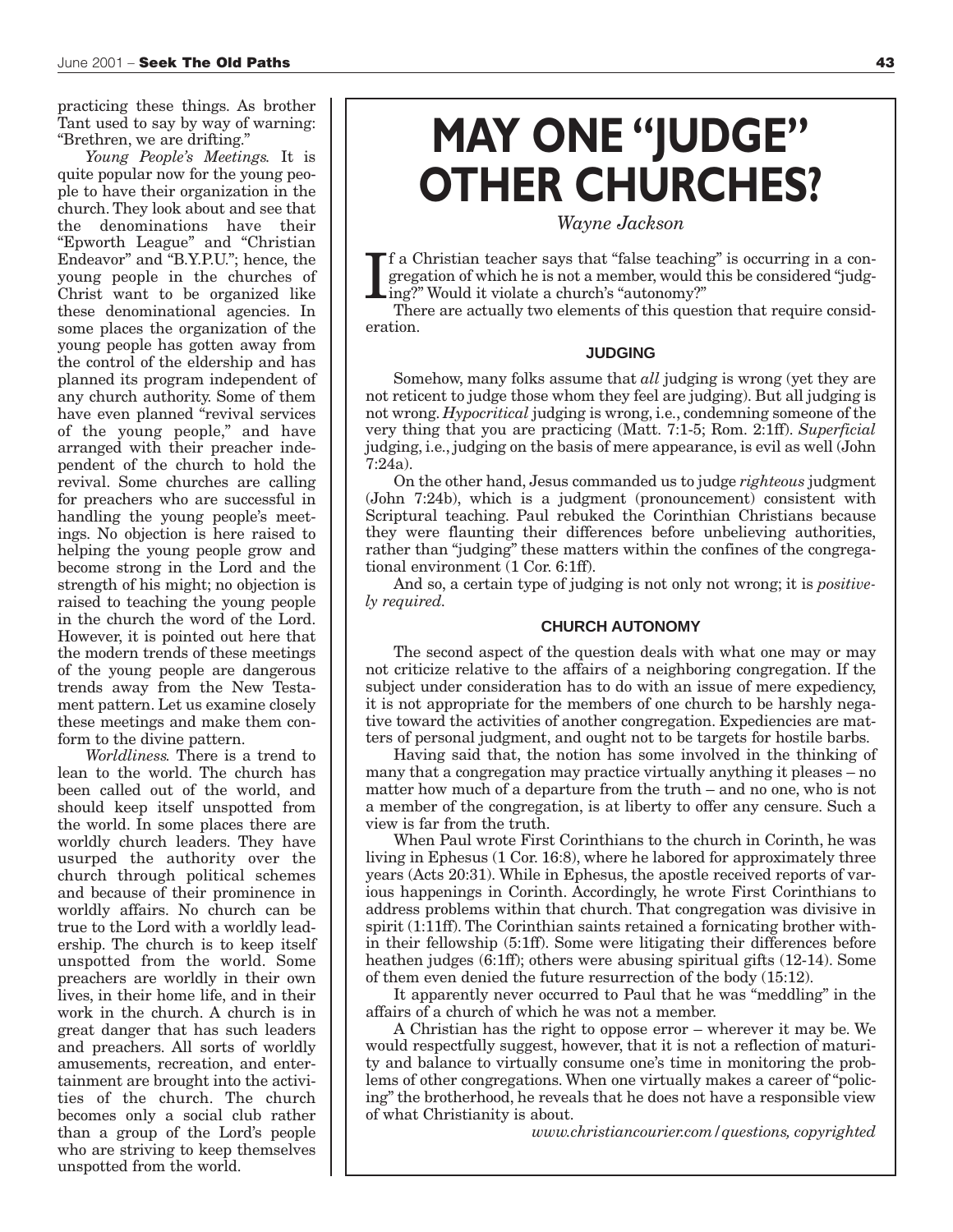## **LESSONS LEARNED FROM MY FRIEND STEVE FISHEL 1951-2001**

 $\sum_{\text{total}}$  s I sit at my desk writing this<br>to and recording a tape of a<br>lesson preached by brother Steve article (2/27/01), I am listening lesson preached by brother Steve Fishel at the 1996 *Seek The Old Paths lectureship,* East Corinth Church of Christ, Corinth, MS.

I first met brother Fishel, his wife Regina, their son Gideon and

### **CONTRIBUTORS**

| Kenneth Kemp\$25                                                     |
|----------------------------------------------------------------------|
| Chuck & Nancy Verkist\$50                                            |
| John Murdock \$10                                                    |
|                                                                      |
| David T. Reeves \$20                                                 |
| Fred Sanders \$20                                                    |
| Williams Chapel                                                      |
| church of Christ, Murray, KY \$25                                    |
| Anthony Crowell \$150                                                |
| Jerry & Ann Glenn $\dots\dots\dots\dots$ \$12                        |
| Louise Dobbins\$15                                                   |
| John H. Brown\$25                                                    |
| Jeff & Marlo Newman \$5                                              |
| Alan C. Caudle\$30                                                   |
| Juanita Keele\$10                                                    |
| Bobby & Bonnie Ausbrooks \$25                                        |
| Sybil M. Taylor. \$25                                                |
| George Brill \$25                                                    |
| Roy C. Clark\$25                                                     |
| Douglas Ward\$30                                                     |
|                                                                      |
| Westport Road Church of Christ,<br>Cleveland, OK \$100               |
| Helen Ruth Ward\$10                                                  |
|                                                                      |
|                                                                      |
|                                                                      |
| <b>BOOKLET MAKER</b>                                                 |
| Ronald H. Allen \$30                                                 |
| Anonymous. \$100                                                     |
|                                                                      |
| Robert Price \$650                                                   |
| Anonymous. $\dots \dots \dots \dots \dots \$ \$160                   |
| Anonymous. \$180                                                     |
|                                                                      |
|                                                                      |
| Beginning Balance $\dots \dots$ \$ 2,279.12                          |
| Credits                                                              |
| Contributions\$685.00                                                |
| Bookletmaker \$1,262.00                                              |
| Debits                                                               |
| Postage \$ 1,131.25                                                  |
| Bookletmaker $\dots \dots$ \$1,339.76                                |
| Supplies $\ldots \ldots \ldots \ldots$ \$ 18.00                      |
| Ending Balance $$1,737.11$                                           |
|                                                                      |
| Bookletmaker \$13,500.00                                             |
| Contributed $\ldots \ldots \ldots$ \$5,385.86<br>Remaining\$8,114.14 |

daughter Emily about ten years ago. From that meeting, I, my wife Carla, and the Fishel family developed a close, lasting, strong friendship. One of many things I deeply treasure is the encouragement brother Fishel gave to me through some discouraging times. He truly was a friend to his fellow faithful Gospel preachers.

My friend was carried to his temporary resting place on Wednesday, 2/20/01 after a short, tragic, yet brave battle with cancer. I certainly was honored to have been asked by this good family to serve as a pallbearer. In doing so I remember and reflect on his life as a faithful Christian, faithful preacher, devoted husband and father. Truly he is now like Abel. *"By his faith he being dead yet speaketh"* (Heb.11:4). When we learned brother Fishel had passed from this life, I felt like the king speaking to his servants in 2 Sam. 3:38: *"Know ye not that there is a prince and a great man fallen in Israel?"*

A faithful soldier in God's army (spiritual Israel, the church), brother Fishel has now laid down the armour of God (Eph. 6:10-18). He, like Paul, has *"fought a good fight, finished his course and kept the faith"* (2 Tim. 4:6- 8). I write this article for the purpose of remembering a very good friend, and with hope that it will be used as a tool along with God's Word to bring the lost to Christ. This article is not designed to worship a human being. We must never exalt anyone above God. Jesus said: *"Call no man your father upon the earth"* (Matt. 23:9). John, in trying to worship an angel, was instructed: *"See thou do it not...worship God"* (Rev. 22:9).

Brother Fishel taught me how faithful Christians can have confidence of going to Heaven when this earthly life is over. I talked with him by phone for the last time on Monday (2/18/01). His last words were those of a request and words of great faith. He asked me to call back in a couple of days to see how things were by then. He said: "If I am not here, I will talk to you at the Pearly Gates." Brother Fishel truly believed and he

understood the words of John in 1 John 5:13: *"that ye may know that ye have eternal life."*

Brother Fishel taught me something about the determination and willpower to live. In his last days he fought his illness with courageous determination. Just a day or two after my conversation with him, my wife called to see about him. She was pleasantly surprised when brother Fishel answered the phone. When she asked him how he was he said: "I am doing good, because I am not supposed to be here, but I am still here."

Brother Fishel taught me the value of studying the Holy, Inspired, Divine Word of God (2 Tim. 3:16-17). Even on his deathbed he still taught the Word! There was one night he conducted a Bible study with his family. In doing so, he made the statement he had taught his children how to live, and now had to teach them how to die.

Brother Fishel taught me a lesson on keeping the Word of God in our hearts. There were times his sickness brought confusion to his mind, and some things he was unable to remember, but one fact remained: the cancer was not able to take from him his ability to remember and quote Scripture just like he always could. Is there not a lesson to be learned here? *"Thy word have I hid in mine heart that I might not sin against thee"* (Psalm 119:11).

Brother Fishel had an unsurpassing love for God's Holy Book. After he obeyed the Gospel, he memorized his favorite Psalm (121). This passage speaks of God being the helper, keeper and preserver of man.

On Wednesday before his passing the following Sunday, I used brother Fishel as an example in the invitation. I am thankful he knew I was going to do this, and I can take comfort knowing this cheered his weary heart.

I have not told all in this article I could have said about brother Fishel. It reminds me of the visit the Queen of Sheba paid to Solomon to prove him with hard questions and her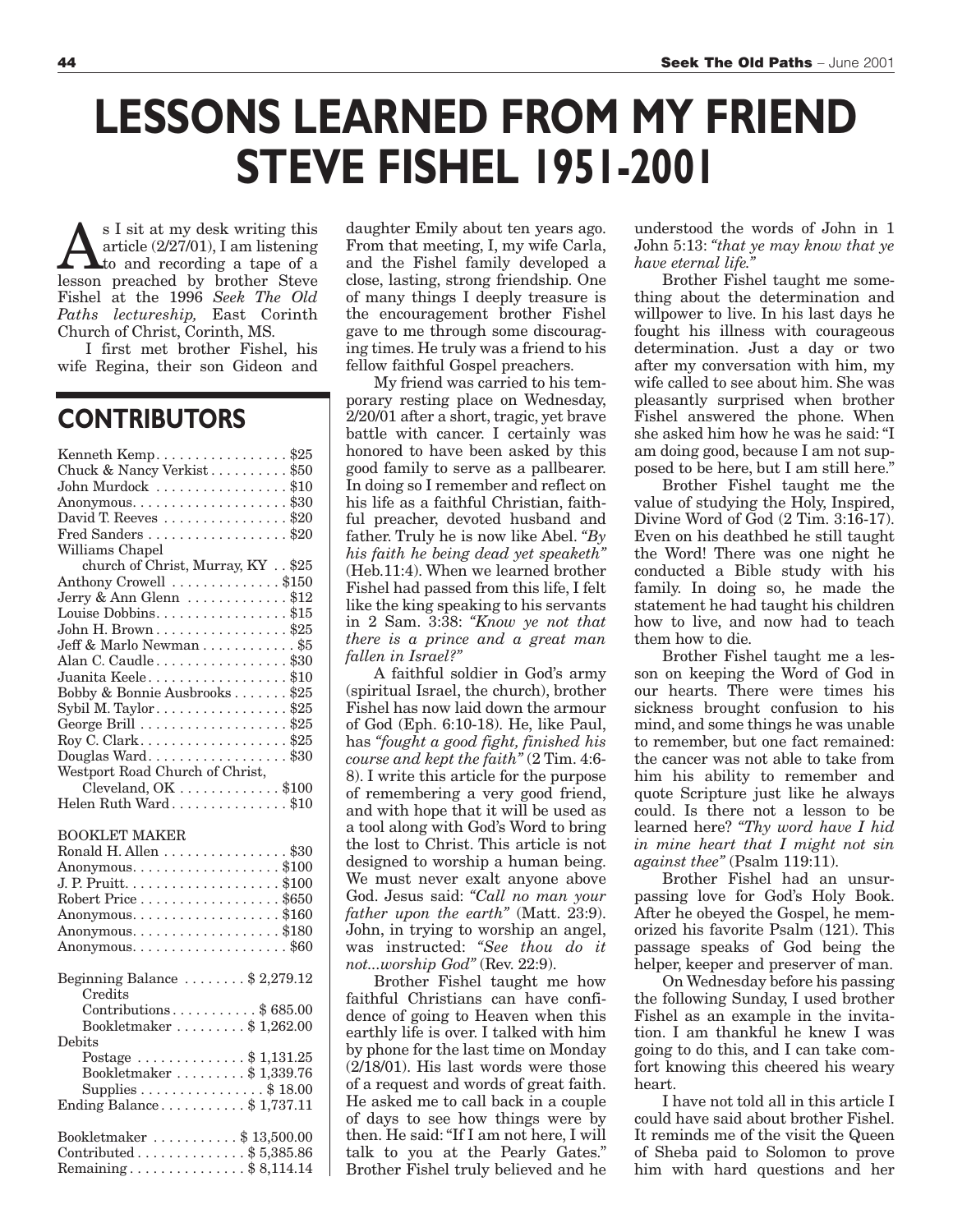reply was: *"the half has not been told."*

The memories of my great friend will live in my heart as long as I live. Even now I continue to remember his dear wife Regina, *"a virtuous woman whose price is far above rubies"* (Prov. 31:10). I remember his son Gideon, who as *"a wise son maketh a glad father"* (Prov. 10:1). I remember his daughter Emily who along with the virtuous woman of Proverbs 31 is a *"daughter who has done virtuously, but thou excellest them all"* (Prov. 31:29).

> *Richard Carlson P.O.Box 158, Lynn, AR 72440*

### **Hell Is Part…**

*(Continued from page 41)*

own sin. God, in his longsuffering, has allowed this world to continue for many years (2 Peter 3:15), but he will not allow it to continue forever. Someday every knee will bow and every tongue will confess (Isa. 45:23; Rom. 14:11). As one man said, *"Every day the devil helps the thief; someday God will help the policeman."*

### **CONCLUSION**

People can argue about hell. They can try to deny its reality and hide behind their rationalizations and finger pointing. They can deny that fear is a proper motivation to serve God. But they are arguing with God, not with man. And, the same short prophecy that says the destruction of Nineveh was glad tidings to the Jews also says God will punish more than just Nineveh. The punishment of God will be upon all the wicked, unless their wickedness is cleansed by the blood of Jesus. *"The LORD is slow to anger, and great in power, and will not at all acquit the wicked: the LORD hath his way in the whirlwind and in the storm, and the clouds are the dust of his feet"* (Nahum 1:3).

No, we should not feel joy that people will spend eternity in torment. That is not God's attitude, and may it never be the attitude of his saints. But we can feel joy and comfort that there is a hell — that our God is powerful enough to control the forces of evil — that he is righteous enough to punish evil — that he is loving enough to stop the suffering that comes from sin. And, we can rejoice that our God, who hates evil

so much, loves people enough to offer a way to escape this awful end.

*1495 E Empire Ave. Benton Harbor, MI 49022* 

## **THE MOVE TOWARD AND AWAY**

**Tithin** the pages of various periodicals or publications written by change advocates, one can see some very disturbing statements. It is almost frightening to see once faithful brethren take positions that are directly contrary to God's Word. The following are just a few of the statements floating around the more "progressive" (digressive) brethren in the church:

"There are saved individuals in denominations." "Grace 100%, works 0%." "The church of Christ is a denomination." "Instrumental music in worship is a matter of opinion." "The Gospels take precedence over the epistles in relevance and importance." "We may still have miraculous spiritual gifts among us today." "The Spirit speaks to us separate from the Word." "Just accept Jesus as your personal savior for salvation." "Christmas and Easter are Christian holidays." "We're holding back our women by not letting them preside in the worship services."

These dangerous statements attack the distinctive nature of the body of Christ. How can men advocate such positions and ideas when Scripture clearly contradicts their false doctrines?

However, there is some irony in this struggle to keep the church pure and whole. As some of our brethren are departing from the faith, some conservative denominations are showing slow signs of moving back toward Bible truth. Great strides have still yet to be made by these groups, yet their gradual pace toward Bible teaching is almost paradoxical in light of what is happening in the liberal element of the church of Christ.

More "independent" churches are sprouting forth, some out of a desire to be free of a burdensome and costly hierarchy. However, some have come to realize the autonomous nature of the church as revealed in the Bible.

The following are some loose quotations from some well-known denominational leaders. The quotations sound more brethren-like than denominational-like. This writer has observed these quotes recently via radio, television, and the printed page.

"We watched as the minister gently immersed the young man under the water. A second later, he lifted him back up to his feet. It was a dramatic moment. The young man emerged from his watery grave as if he had been resurrected from the dead. According to biblical teaching, he was a new person — a born-again child of God." "We only want to do what the Bible says — the Bible doesn't say three wise men." "The Word of God is complete. No need for further revelations." "Worship is God-centered, not man-centered." "Evangelicals have abandoned biblical truth in favor of self-centered experiential religion. 'Pastors' have abandoned their roles as ministers of the Word to become therapists, and 'managers of the small enterprises we call churches'." "We've made worship a three ring circus."

Amazing isn't it? They are not there yet, perhaps some will never be, but many are moving closer. At a time when some brethren are crying to be like the denominational world, several in the denominational world are crying to be more like the church of the Bible.

Let us pray that liberal brethren and those within denominations will repent of their rebellious attitudes and strive to be New Testament Christians only. That's what the Lord wants (John 17:20-26). It's happened before, surely it can happen again.

*Brian W. Jones Preacher 2863 E. High St. Springfield, OH 45505*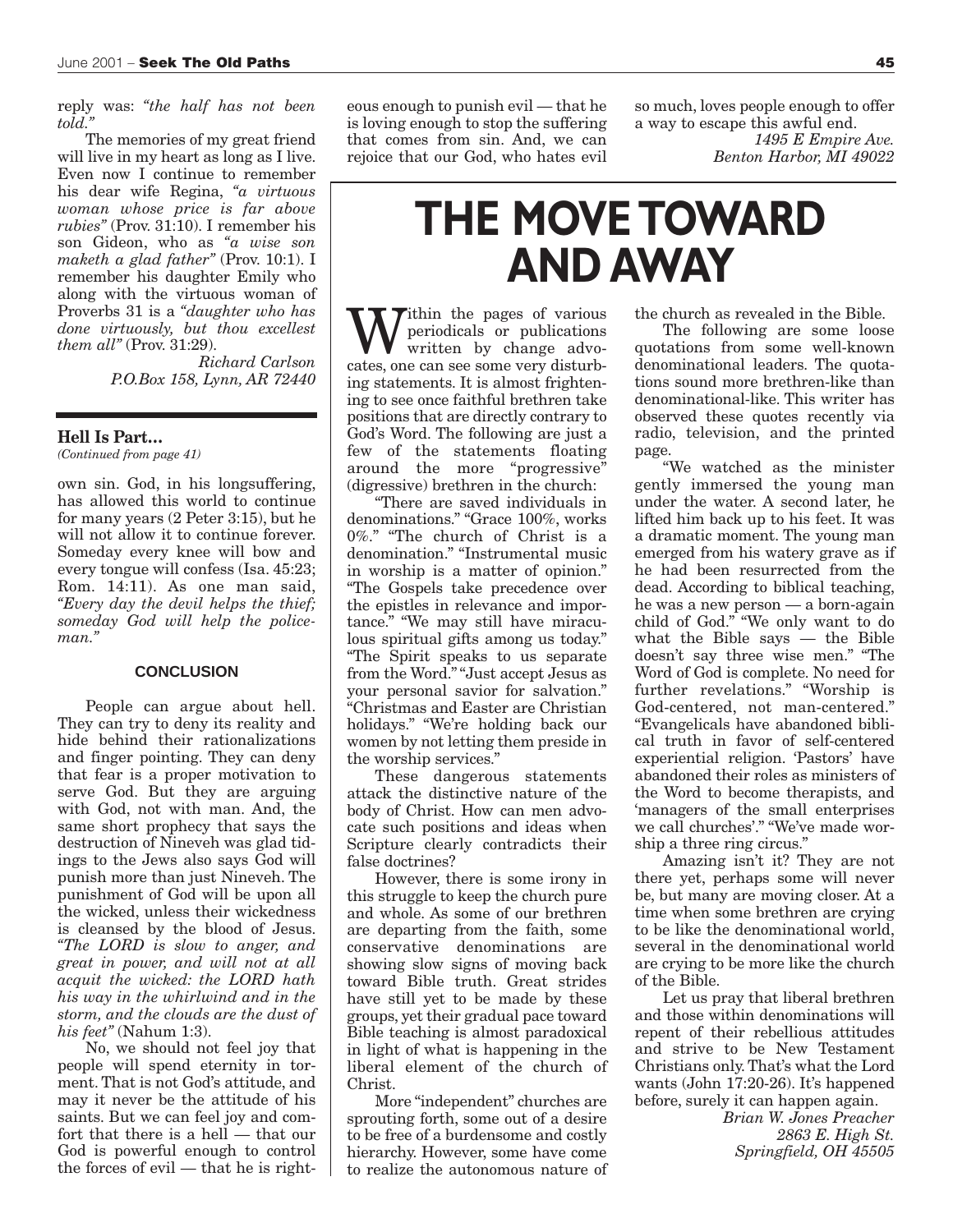### **NEWS BRIEF — SAD NEWS**

Usuan Line and of this sad news —<br>the word SAD, is explained by the<br>post following the announcement<br>helow This is from the website of iust learned of this sad news the word SAD, is explained by the below. This is from the website of F-HU...

### **JOHN DALE NAMED TO FHU BOARD OF TRUSTEES, HENDERSON, TN**

At their February meeting, the Freed-Hardeman University Board of Trustees appointed a new member, John Dale of Murray, Ky. Dale was named Mr. Freed-Hardeman in 1966, the same year he graduated. He is also a graduate of Oklahoma Christian University, where he was named Most Outstanding Senior Ministerial Student in 1968. In addition, he earned a Master of Science degree at Murray State University in 1970 and has done graduate work at Vanderbilt University and Louisiana Baptist University.

Dale, who was honored as Citizen of the Year by the Murray Chamber of Commerce in 1999, has served as pulpit minister for the Glendale Road Church of Christ in Murray for 27 years. He is married to Marsha Hendon Dale of Murray and has two children, Karen Weatherly and Mike Dale.

**••••**

#### *19-Feb-01*

On October 11, 2000, I attended a preacher's luncheon in Murray, Ky. There were approximately 30 persons in attendance with about half of them being preachers from the area. The basic subject for the meeting was of fellowship with the denominations and bidding them "God speed." Of primary concern was the recent event known as "Jubilee 2000 Revival!" which occurred at, and was sponsored by, St. Leo Catholic Church in Murray the week of September 24, 2000. One of the purposes of the event at St. Leo Catholic Church was to put forth a more ecumenical face on their church in an effort to reach out to the community.

The Catholic church has, in recent years, seen a decline in their numbers. They attribute this, in part, to the perception the public has of them as being exclusive and intolerant of other religious groups. In an attempt to soften this image, they sponsored the "Jubilee 2000 Revival" in hopes of appearing more open, tolerant and accepting of differing religious groups. It is in this new found spirit of ecumenicalism that they had speakers from different religious bodies come to St. Leo's to speak each night. Those delivering messages included a Catholic woman, Sister Mary Margaret Pazdan; an African-American Baptist preacher, Reverend Herman Toles; and a husband and wife team, co-pastors of a Presbyterian church, the Reverends Ann Marie and David Montgomery.

In addition to those mentioned above, one of the speakers for this event was John Dale, preacher for the Glendale Road Church of Christ in Murray, KY. By John's own admission, the Catholic church placed no restriction on what topic to speak on or what he could say. He could have spoken on whatever he chose. John chose the topic of "Living Jubilee in Murray & Calloway County."

It is reported by eye witnesses, who were there purposely to hear him, that John said nothing that would have upset a Catholic or other denominationalist in any way. In fact, his message was one of cooperation and tolerance. John spoke of his enjoyment of being a part of that Catholic "Jubilee 2000 Revival." He further explained that this Jubilee was a jubilation and that "this jubilation is a celebration." Part of his message was that he was proud of the way in which the various churches got along and dwelt in peace in Murray and Calloway County. In short, John was a proud participant in St. Leo Catholic Church's ecumenical effort known as Jubilee 2000 Revival. And, he did so with the full blessing of the elders of the Glendale Road Church of Christ, most of whom were in attendance during his lecture there.

Friend, the word of God still says, *"And have no fellowship with the unfruitful works of darkness, but rather reprove them"* (Eph 5:11). Did John reprove them? No, he didn't. One definition of fellowship is "joint participation." John participated jointly with the unfruitful works of these Denominationalists. He was part of their effort to enhance the

image of the Catholic Church in Murray. So not only did he not reprove them, he had fellowship with them in direct violation of God's word.

Additionally, by being a willing participant in their endeavor, John Dale was thus bidding them God speed. The apostle John was clear on this matter when he wrote, *"Whosoever transgresseth, and abideth not in the doctrine of Christ, hath not God. He that abideth in the doctrine of Christ, he hath both the Father and the Son. If there come any unto you, and bring not this doctrine, receive him not into your house, neither bid him God speed: For he that biddeth him God speed is partaker of his evil deeds"* (2 John 9-11). There can be no doubt that the Catholic church, not to mention the Baptists and Presbyterians, do not abide in the doctrine of Christ, neither do they bring Christ's doctrine. By his actions, John has become a partaker of their evil deeds.

Much more could be said, including the fact that John informed the audience that he was present for the first two lessons, including the one taught by the Catholic woman. This is in violation of 1 Tim. 2:12. I wonder just what he learned from Sister Mary Margaret that caused him to say how much he "enjoyed" being there for her lesson?

Why do I write all of this? Is it because I do not like brother Dale? Hardly. It is because of the tremendous influence that John Dale and the Glendale Road congregation wields in western Kentucky. John is admired, respected and honored by a great many in this area. Thus, because of his immense influence and example, some may be emboldened and encouraged to follow his lead in joining hands with the denominations. In so doing, they will jeopardize their soul. The words of the apostle Paul still ring true, *"a little leaven leaveneth the whole lump"* (Gal. 5:9).

Brethren, let us pray for John, and do all that we can to ensure that this leaven doesn't spread to the remaining faithful congregations and Christians in this area.

May God bless us as we serve Him in accordance with His word.

In Christian Service,

*Michael Heath, (Gal 4:16, John 8:32, 2 Th 3:6)* 

*PO Box 496, Princeton, KY 42445*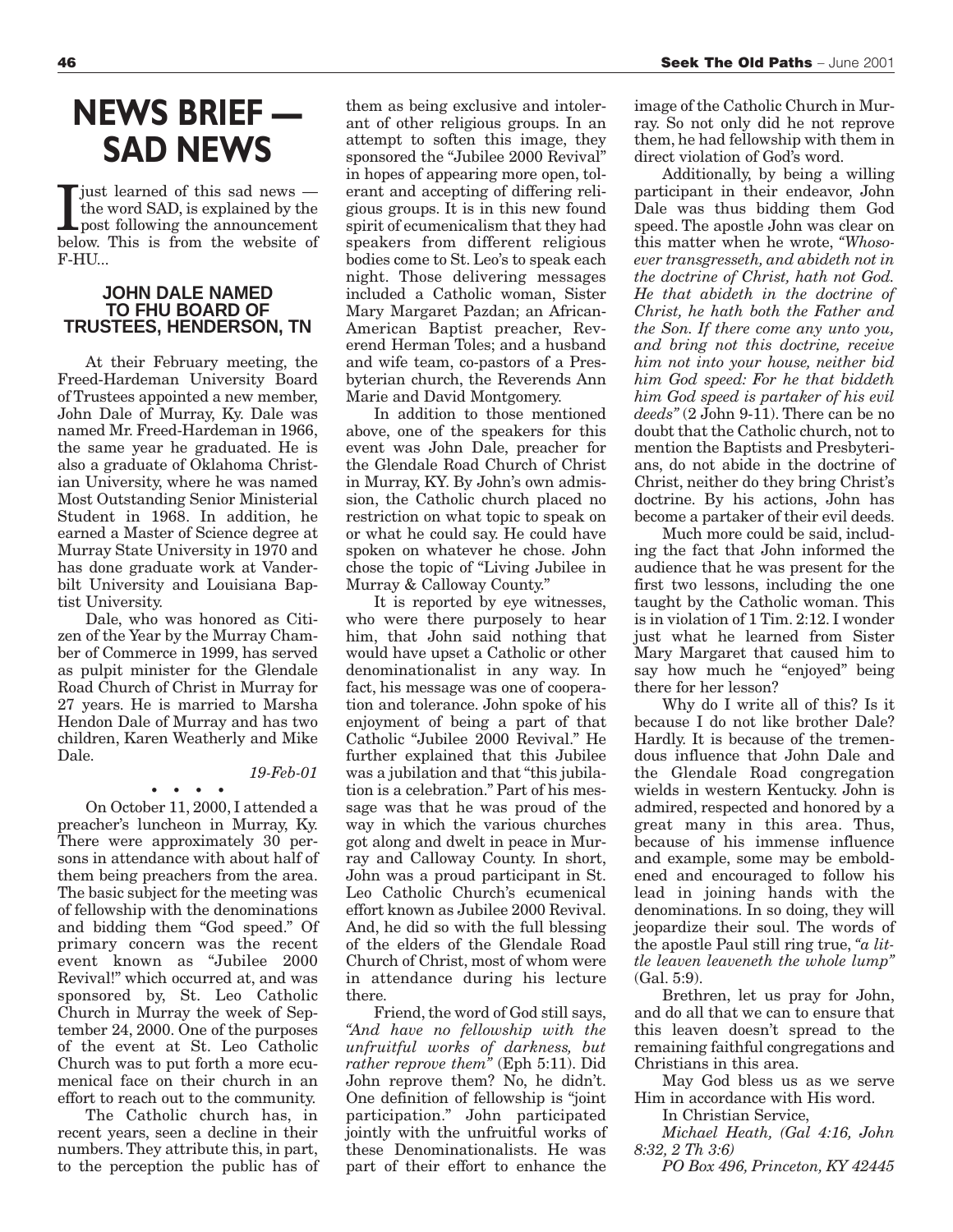# 16th Annual Seek The Old Paths Lectureship **July 22-26, 2001**

**Always the 4th Sunday in July** Traditions of Men — "Vain Religion"

### **SUNDAY, JULY 22**

- 9:30 Traditions concerning Preachers...........Raymond Hagood
- 10:30 The Righteous Traditions of God ...................Jimmy Bates
- 7:00 Bible Authority in Practice ................Garland M. Robinson
- 8:00 Traditions of men: Liberalism/Antism ..........Gilbert Gough

### **MONDAY, JULY 23**

| 9:00 Traditions of men Regarding Baptism Ferrell Hester     |  |
|-------------------------------------------------------------|--|
| 10:00 Traditions of men Regarding the                       |  |
|                                                             |  |
| 11:00 Traditions of men: Marriage, Divorce,                 |  |
|                                                             |  |
| 1:30 Sayings Heard Today #1: "It really doesn't matter what |  |
| you believe as long as you're sincere." "So many people     |  |
| cannot be wrong. "Jesus is the vine and the denomina-       |  |
|                                                             |  |
| 2:30 Traditions of men: Catholicism Ronald Choate           |  |
|                                                             |  |
| 8:00 True Worship Pleases the Father John 4:24              |  |
|                                                             |  |

### **TUESDAY, JULY 24**

| 9:00 Traditions of men regarding                         |  |
|----------------------------------------------------------|--|
|                                                          |  |
| 10:00 Traditions of men regarding man's                  |  |
|                                                          |  |
| 11:00 Traditions of men concerning all of                |  |
|                                                          |  |
| 1:30 Traditions of men regarding                         |  |
|                                                          |  |
| 2:30 Traditions of men Regarding Millennialism Randy Kea |  |
|                                                          |  |
| 8:00 Traditions of Men: Masonry Terry Joe Kee            |  |

#### **East Corinth Church of Christ** 1801 Cruise St., Corinth, MS 38834 Voice (662) 286-2040 or 286-6575 Fax (662) 286-2040 ecorinth@bellsouth.net www.eastcorinth.org/lect2001.htm

**VIDEO TAPE INFORMATION:** Complete set of video tapes, \$40 postage paid. Jim Green 2711 Spring Meade Blvd. Columbia, TN 38401. Phone: 931-486-1365 / Email: jamesegreen@charter.net / www.geocities.com/jgreencoc

**CASSETTE TAPE INFORMATION :** Audio cassette tapes are being offered free by the church. Donations to help defray their cost are welcome. Order cassette tapes from the church. East Corinth church of Christ, 1801 Cruise St., Corinth, MS 38834

### **WEDNESDAY, JULY 25**

- 9:00 Traditions of men: Miracles, faith healing, etc. .... Ed Floyd
- 10:00 Traditions of men regarding Special Days, Christmas/Easter................................................Earl Claud
- 11:00 Traditions of men Regarding the Old Law: 10 Commandments still binding, Sabbath keeping, etc. .............................................Randy McQuade
- 1:30 Sayings Heard Today #2: That's just your interpretation. We can't all see things alike. What makes you think you are right and everyone else is wrong? .........................................Jim Blankenship
- 2:30 Traditions of men regarding Giving: Fund raising, tithing, beg on TV/Radio, any day of the week, etc. ...................................................Freddie Shows
	-
- 7:00 Traditions of men: Calvinism .............................Eddy Craft
- 8:00 Traditions among the Lord's People today: Order of worship, divided assembly, separate room for the Lord's supper on Sunday night, dress for worship, use of the building, reverence, attitude ............................Richard Guill

### **THURSDAY, JULY 26**

- 9:00 Traditions of men Regarding Salvation: Sinner's prayer, faith only, must have a salvation experience, mourner's bench, etc. .......................................................Mike Hogan 10:00 Traditions of men regarding the Holy Spirit ..... Tom Bright 11:00 Traditions of men regarding Mormonism...... Victor Eskew
- 1:30 Sayings Heard Today #3: Join the church of your choice, One church is as good as another ........Virgil Hale
- 2:30 The Bible Teaching on Unity..................................Dwight Fuqua
- 7:00 Traditions of men regarding Bible versions.......Nat Evans
- 8:00 What is Right about the Church of Christ ...... Melvin Sapp

### Updates to the schedule can be seen on the web at www.eastcorinth.org/lect2001.htm

**BOOK INFORMATION** \$5.50 pre-publication price if postmarked by July 31, 2001. \$6.50 beginning August 1, 2001. Please include postage and handling: 1 book \$1.50; add 50cents for each additional book. Makes checks to Old Paths Publishing and mail to: P.O. Box 97, Nettleton, MS 38858. These books are not sold by the church.

**MOTELS:** Be sure to tell them you are here for the lectureship! **Executive Inn** (800) 354-3932, \$38 and up (no restaurant), we recommend Executive Inn. **Comfort Inn,** (800) 228-5150, \$48 and up. They are running a special for \$39 (1 person 1 bed). Continental breakfast. **Hampton Inn,** (800) 426-7866, \$55 and up, Complementary deluxe breakfast. Holiday Inn Express— (800) 465-4329, \$58 and up.

Limited housing is available in members homes. Contact the church office for reservations. RV's need to contact us if you want a hook-up. Water and electric only.